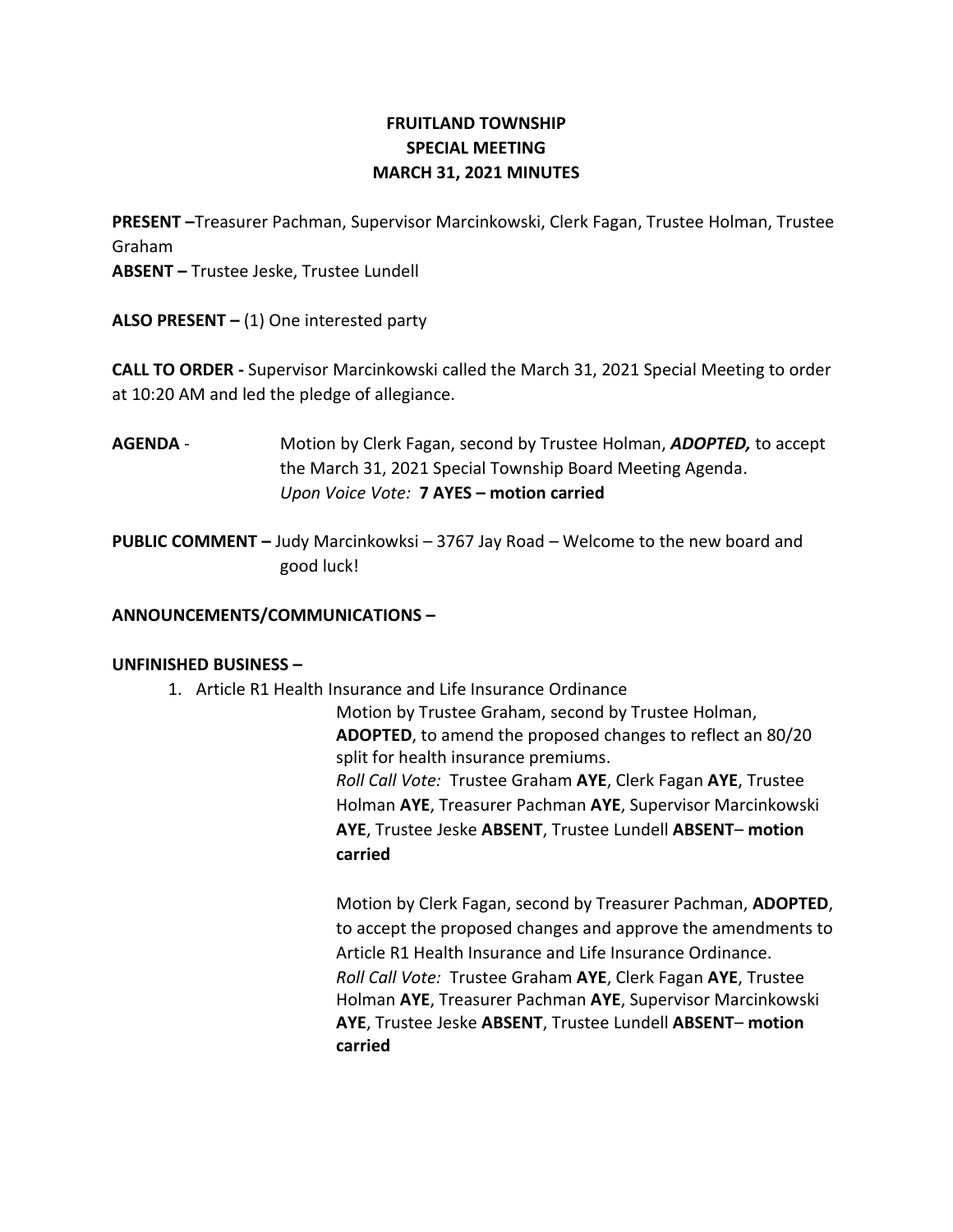### **NEW BUSINESS –**

- 1. 2021 2022 Appointments/Contracts
	- Assessor SKB Consulting (29,435.00 yearly contract) Motion by Trustee Holman, second by Clerk Fagan, **ADOPTED**, to approve the contract with SKB Consulting for the 21/22 fiscal year.

*Roll Call Vote:* Trustee Graham **AYE**, Clerk Fagan **AYE**, Trustee Holman **AYE**, Treasurer Pachman **AYE**, Supervisor Marcinkowski **AYE**, Trustee Jeske **ABSENT**, Trustee Lundell **ABSENT**– **motion carried**

Auditor – Brickley DeLong PC (<del>7,150.00</del> 7,010 yearly contract) Motion by Clerk Fagan, second by Trustee Holman, **ADOPTED**, to approve the contract with Brickley Delong PC for the 21/22 fiscal year. *Roll Call Vote:* Trustee Graham **AYE**, Clerk Fagan **AYE**, Trustee

Holman **AYE**, Treasurer Pachman **AYE**, Supervisor Marcinkowski **AYE**, Trustee Jeske **ABSENT**, Trustee Lundell **ABSENT**– **motion carried**

• Township Attorney – Kevin Even, Smith Haughey Rice & Roegge (\$180/hour)

> Motion by Trustee Holman, second by Trustee Graham, **ADOPTED**, to approve the contract with Kevin Even for the 21/22 fiscal year.

*Roll Call Vote:* Trustee Graham **AYE**, Clerk Fagan **AYE**, Trustee Holman **AYE**, Treasurer Pachman **AYE**, Supervisor Marcinkowski **AYE**, Trustee Jeske **ABSENT**, Trustee Lundell **ABSENT**– **motion carried**

- Mechanical/Plumbing Inspector Jim Callender (\$50/hour) Motion by Clerk Fagan, second by Trustee Holman, **ADOPTED**, to approve the contract with Jim Callender for the 21/22 fiscal year. *Roll Call Vote:* Trustee Graham **AYE**, Clerk Fagan **AYE**, Trustee Holman **AYE**, Treasurer Pachman **AYE**, Supervisor Marcinkowski **AYE**, Trustee Jeske **ABSENT**, Trustee Lundell **ABSENT**– **motion carried**
- Electrical Inspector Jeff Johnson (\$50/hour) Motion by Trustee Holman, second by Clerk Fagan, **ADOPTED**, to approve the contract with Jeff Johnson for the 21/22 fiscal year.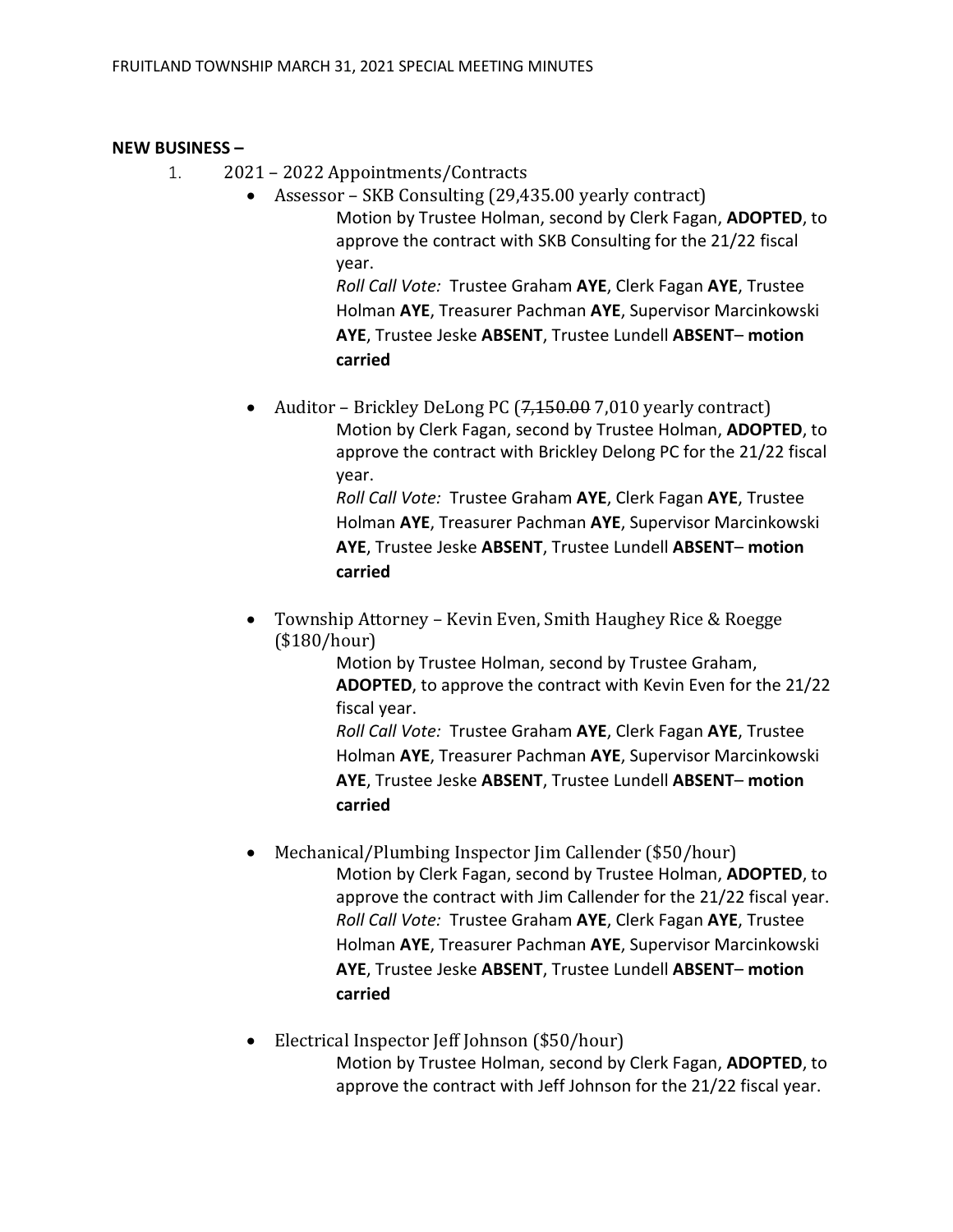*Roll Call Vote:* Trustee Graham **AYE**, Clerk Fagan **AYE**, Trustee Holman **AYE**, Treasurer Pachman **AYE**, Supervisor Marcinkowski **AYE**, Trustee Jeske **ABSENT**, Trustee Lundell **ABSENT**– **motion carried**

- Building Official/Inspector Val Jensen (80% of building permit fee) Motion by Trustee Holman, second by Trustee Graham, **ADOPTED**, to approve the contract with Val Jensen for the 21/22 fiscal year. *Roll Call Vote:* Trustee Graham **AYE**, Clerk Fagan **AYE**, Trustee Holman **AYE**, Treasurer Pachman **AYE**, Supervisor Marcinkowski **AYE**, Trustee Jeske **ABSENT**, Trustee Lundell **ABSENT**– **motion carried**
- Zoning Administrator/Enforcer Val Jensen (\$24,000 annually) Motion by Trustee Holman, second by Treasurer Pachman, **ADOPTED**, to approve the contract with Val Jensen for the 21/22 fiscal year. *Roll Call Vote:* Trustee Graham **AYE**, Clerk Fagan **AYE**, Trustee Holman **AYE**, Treasurer Pachman **AYE**, Supervisor Marcinkowski **AYE**, Trustee Jeske **ABSENT**, Trustee Lundell **ABSENT**– **motion carried**
- PINS Partnership In Neighborhood Safety (\$59,681.50) Motion by Trustee Holman, second by Clerk Fagan, **ADOPTED**, to approve the PINS contract for the 21/22 fiscal year. *Roll Call Vote:* Trustee Graham **AYE**, Clerk Fagan **AYE**, Trustee Holman **AYE**, Treasurer Pachman **AYE**, Supervisor Marcinkowski **AYE**, Trustee Jeske **ABSENT**, Trustee Lundell **ABSENT**– **motion carried**
- Proposal For Audit Services Brickley DeLong (\$7,010.00)
- MCRC/Fruitland Twp Local Road Project Contract (\$192,500) Motion by Clerk Fagan, second by Trustee Holman, **ADOPTED**, to approve the contract with Muskegon County Road Commission for the 21/22 fiscal year. *Roll Call Vote:* Trustee Graham **AYE**, Clerk Fagan **AYE**, Trustee Holman **AYE**, Treasurer Pachman **AYE**, Supervisor Marcinkowski **AYE**, Trustee Jeske **ABSENT**, Trustee Lundell **ABSENT**– **motion carried**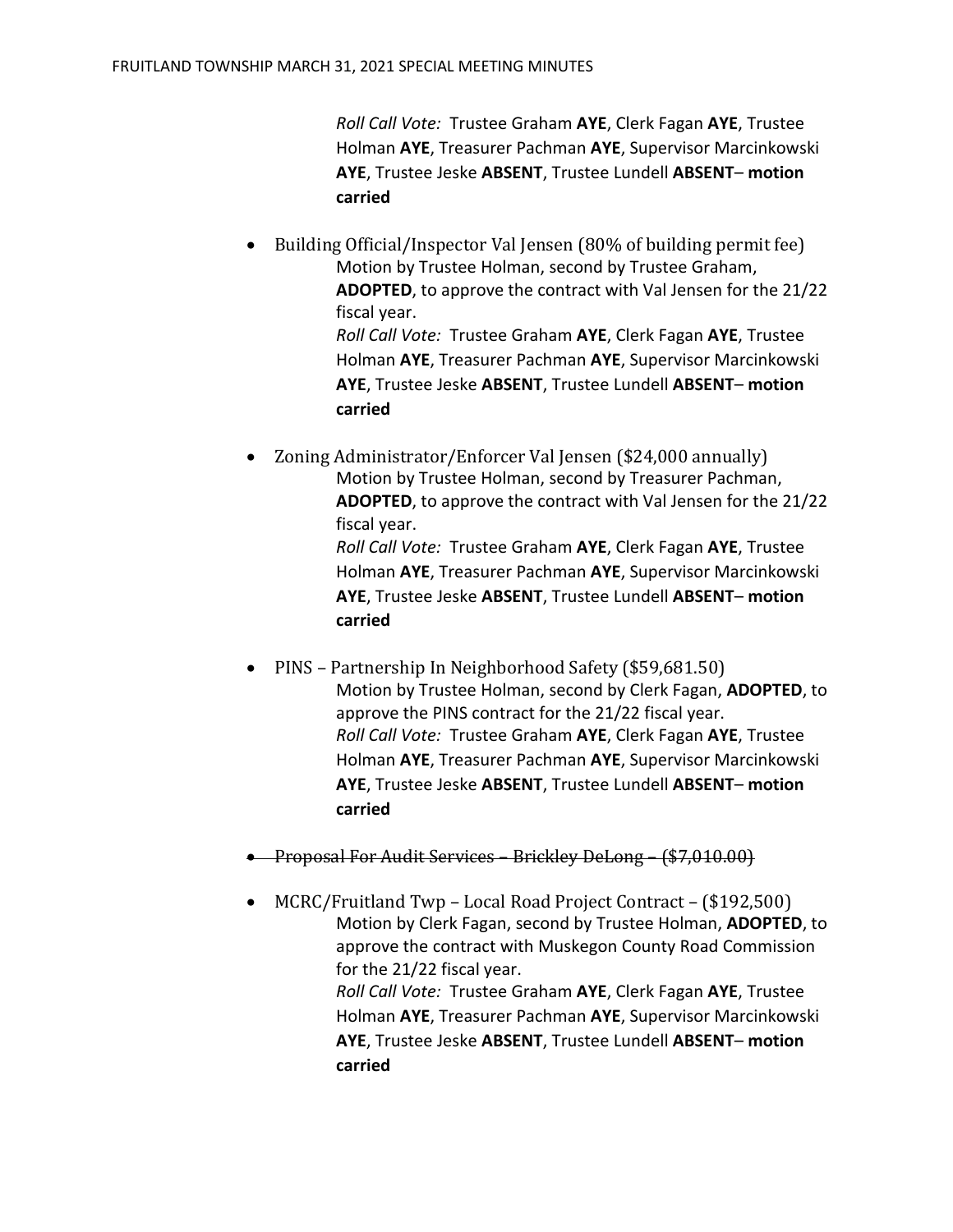• MCRC Brine Program – (\$13,019)

Motion by Trustee Holman, second by Clerk Fagan, **ADOPTED**, to approve the MCRC Brine Program contract for the 21/22 fiscal year.

*Roll Call Vote:* Trustee Graham **AYE**, Clerk Fagan **AYE**, Trustee Holman **AYE**, Treasurer Pachman **AYE**, Supervisor Marcinkowski **AYE**, Trustee Jeske **ABSENT**, Trustee Lundell **ABSENT**– **motion carried**

• Batka's Cleaning Service LLC – (\$80/weekly cleaning)

Motion by Trustee Graham, second by Trustee Holman, **ADOPTED**, to approve the contract with Batka's Cleaning Service for the 21/22 fiscal year. *Roll Call Vote:* Trustee Graham **AYE**, Clerk Fagan **AYE**, Trustee Holman **AYE**, Treasurer Pachman **AYE**, Supervisor Marcinkowski **AYE**, Trustee Jeske **ABSENT**, Trustee Lundell **ABSENT**– **motion carried**

2. Resolution 2021-08 – 2021/2022 Depositories for Township Funds Motion by Clerk Fagan, second by Trustee Holman, **ADOPTED**, to approve Resolution 2021-08. *Roll Call Vote:* Trustee Graham **AYE**, Clerk Fagan **AYE**, Trustee Holman **AYE**, Treasurer Pachman **AYE**, Supervisor Marcinkowski **AYE**, Trustee Jeske **ABSENT**, Trustee Lundell **ABSENT**– **motion carried**

3. Resolution 2021-09 – 2021/2022 Meeting Schedule

Motion by Clerk Fagan, second by Trustee Holman, **ADOPTED**, to approve Resolution 2021-09 with amended meeting time of 6:00 PM for Regular Township Board Meetings. *Roll Call Vote:* Trustee Graham **AYE**, Clerk Fagan **AYE**, Trustee Holman **AYE**, Treasurer Pachman **AYE**, Supervisor Marcinkowski **AYE**, Trustee Jeske **ABSENT**, Trustee Lundell **ABSENT**– **motion carried**

4. Resolution 2021-10 – 2021/2022 Holiday Observances

Motion by Trustee Graham, second by Trustee Holman, **ADOPTED**, to approve Resolution 2021-10. *Roll Call Vote:* Trustee Graham **AYE**, Clerk Fagan **AYE**, Trustee Holman **AYE**, Treasurer Pachman **AYE**, Supervisor Marcinkowski **AYE**, Trustee Jeske **ABSENT**, Trustee Lundell **ABSENT**– **motion carried**